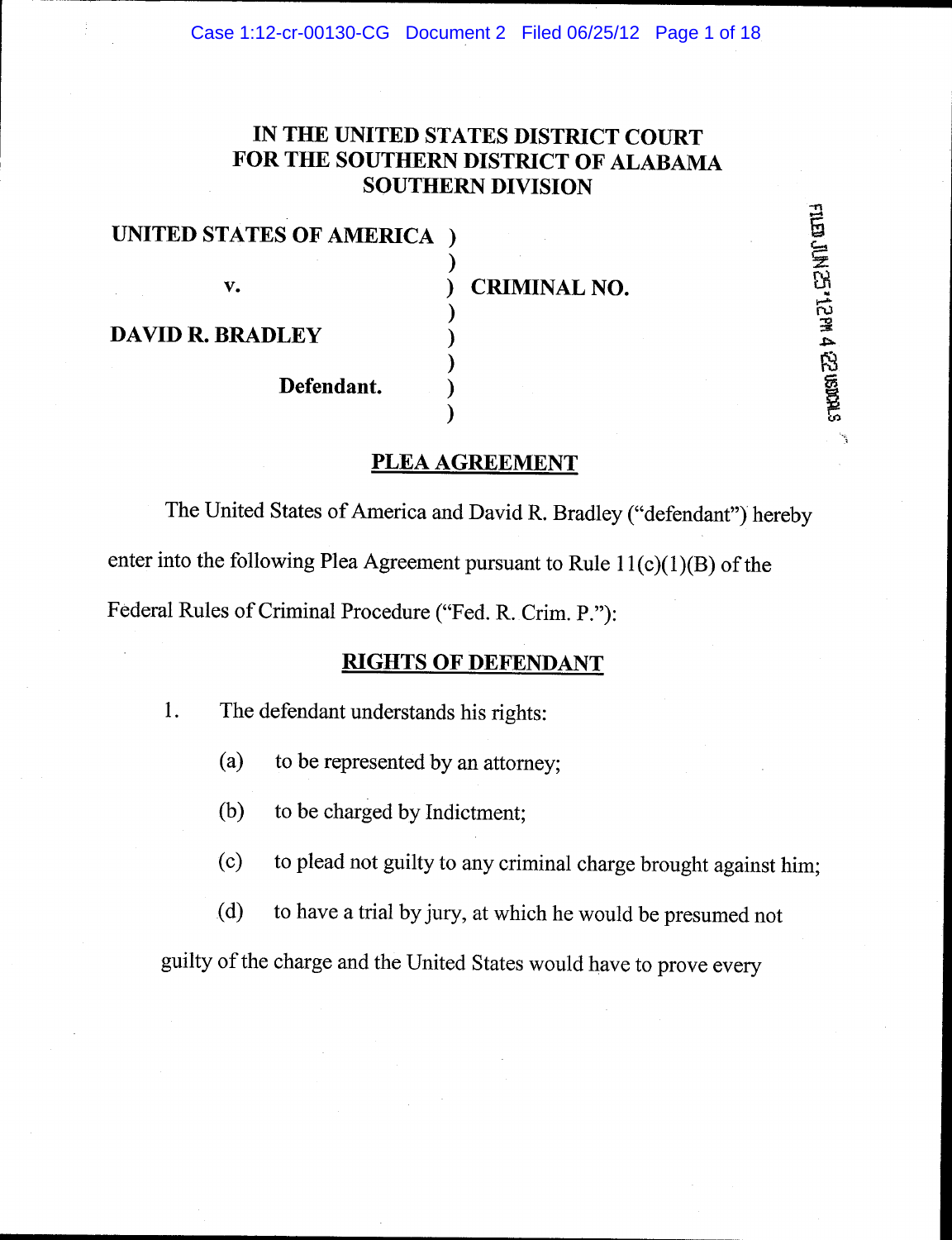essential element of the charged offense beyond a reasonable doubt for him to be found guilty;

(e) to confront and cross-examine witnesses against him and to subpoena witnesses in his defense at trial;

- $(f)$  not to be compelled to incriminate himself;
- (g) to appeal his conviction, if he is found guilty; and
- (h) to appeal the imposition of sentence against him.

### AGREEMENT TO PLEAD GUILTY **AND WAIVE CERTAIN RIGHTS**

2. The defendant knowingly and voluntarily waives the rights set out in Paragraph 1(b)-(g) above. The defendant also knowingly and voluntarily waives the right to file any appeal, any collateral atlack, or any other writ or motion, including but not limited to an appeal under 18 U.S.C. S 3742 or a motion under <sup>28</sup> U.S.C. § 2241 or 2255, that challenges the sentence imposed by the Court if that sentence is consistent with or below the recommended sentence in Paragraph 10 of this Plea Agreement, regardless of how the sentence is determined by the Court. This agreement does not affect the rights or obligations of the United States as set forth in 18 U.S.C. § 3742(b). Nothing in this paragraph, however, shall act as a bar to the defendant perfectingany legal remedies he may otherwise have on appeal or collateral attack respecting claims of ineffective assistance of counsel or prosecutorial misconduct. The defendant agrees that he does not currently know of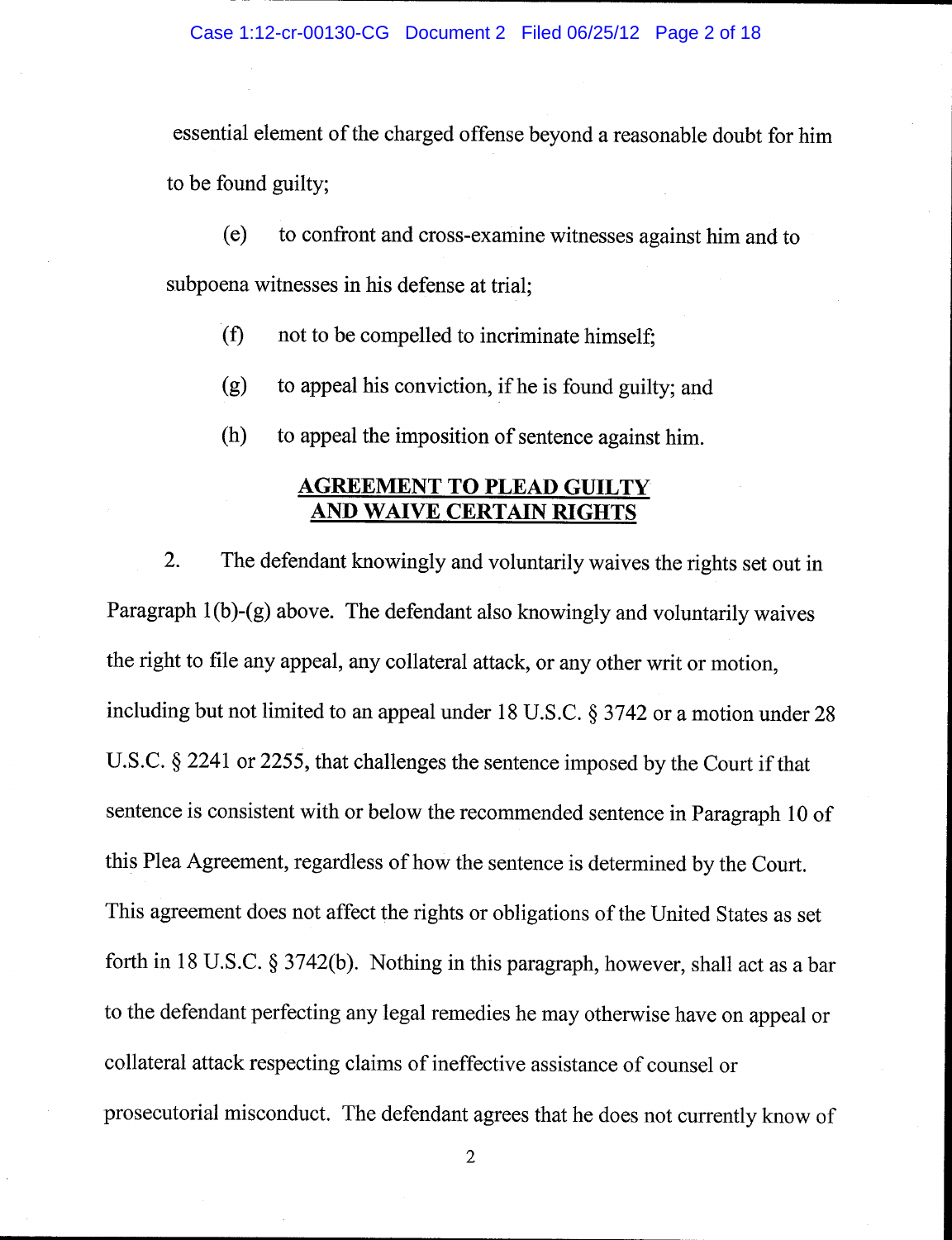any evidence of ineffective assistance of counsel or prosecutorial misconduct. Pursuant to Fed. R. Crim. P. 7(b), the defendant has waived indictment and is pleading guilty to a two-count Information. Count One of the Information charges the defendant with participating in a conspiracy to suppress and eliminate competition by rigging bids for the purchase of real estate at public foreclosure auctions, beginning at least as early as June 2003, and continuing until at least September 2008, in violation of the Sherman Antitrust Act, 15 U.S.C. § 1. Count Two of the Information charges the defendant with participating in <sup>a</sup> conspiracy to commit mail fraud in relation to real estate foreclosure auctions, beginning at least as early as June 2003, and continuing until at least September 2008, in violation of 18 U.S.C. g 1349.

3. The defendant, pursuant to the terms of this Plea Agreement, will plead guilty to the criminal charges described in Paragraph2 above and will make afactual admission of guilt to the Court in accordance with Fed. R. Crim. P. 11, as set forth in the Factual Resume referenced in Paragraph 4 below. The United States agrees that at the arraignment, it will stipulate to the release of the defendant on his personal recognizance, pursuant to 18 U.S.C.  $\S$  3142, pending the sentencing hearing in this case.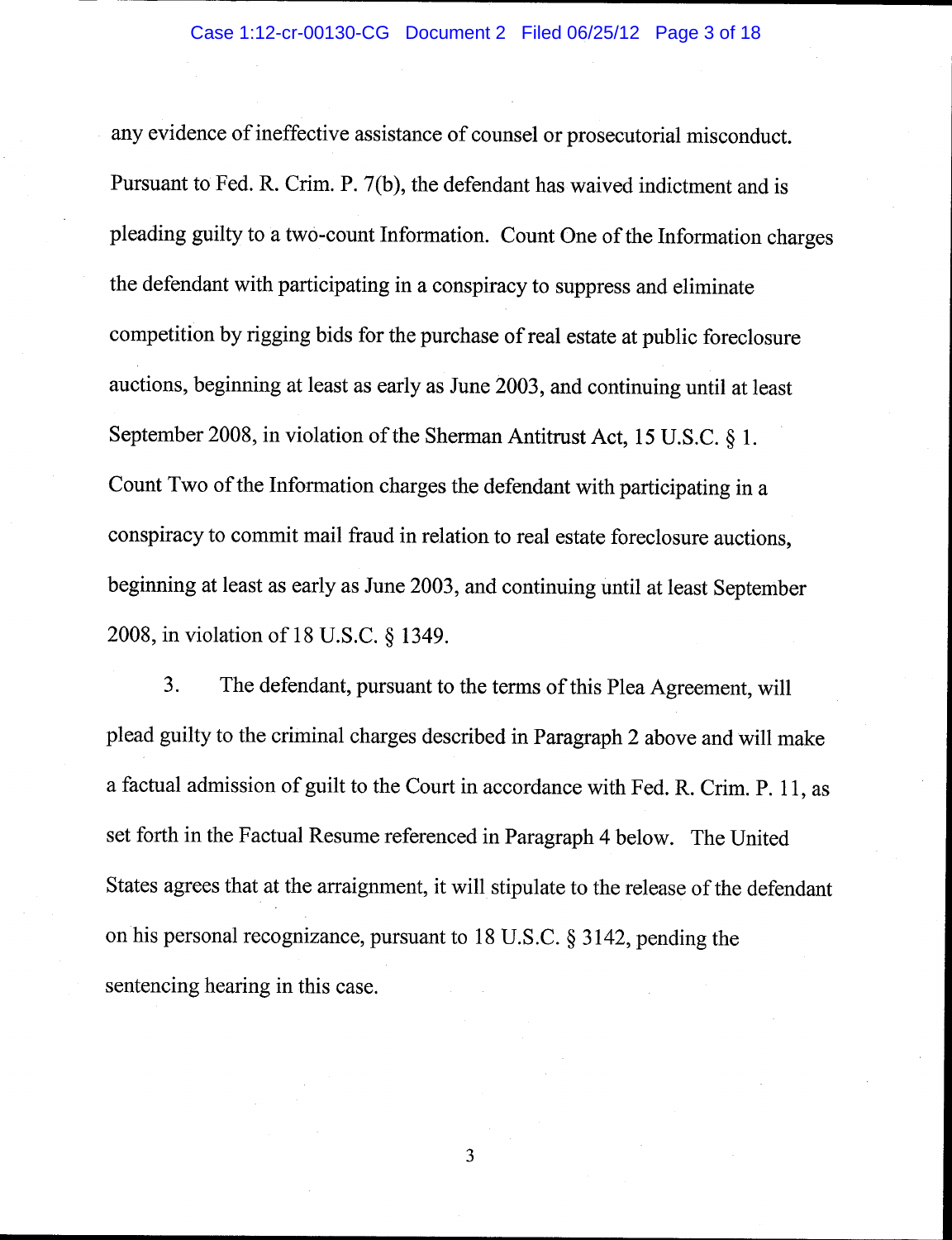# **FACTUAL BASIS FOR OFFENSE CHARGED**

4. <sup>A</sup>separate document, entitled Factual Resume, will be submitted to the Court as evidence at the plea hearing. The Factual Resume is incorporated by reference into this Plea Agreement. The defendant and the United States agree that the Factual Resume is true and correct. Alterations to the Plea Agreement or Factual Resume initialed only by the defendant and his counsel are not a part of this agreement and are not agreed to by the United States.

#### POSSIBLE MAXIMUM SENTENCE

5. The defendant understands that the statutory maximum penalty which may be imposed against him upon conviction for a violation of Section One of the Sherman Antitrust Act, in Count One, is:

(a) a term of imprisonment for ten  $(10)$  years  $(15 \text{ U.S.C. }$  \$ 1);

(b) a fine in an amount equal to the greatest of  $(1)$  \$1 million,  $(2)$ twice the gross pecuniary gain the conspirators derived from the crime, or (3) twice the gross pecuniary loss caused to the victims of the crime by the conspirators (15 U.S.C. \$ 1; 18 U.S.C. g 3571(b) and (d)); and

(c) a term of supervised release of three (3) years following any term of imprisonment. If the defendant violates any condition of supervised release, the defendant could be required to serve up to two (2) years in prison (18 U.S.C. § 3559(a)(3); 18 U.S.C. § 3583(b)(2) and (e)(3); and

 $\overline{4}$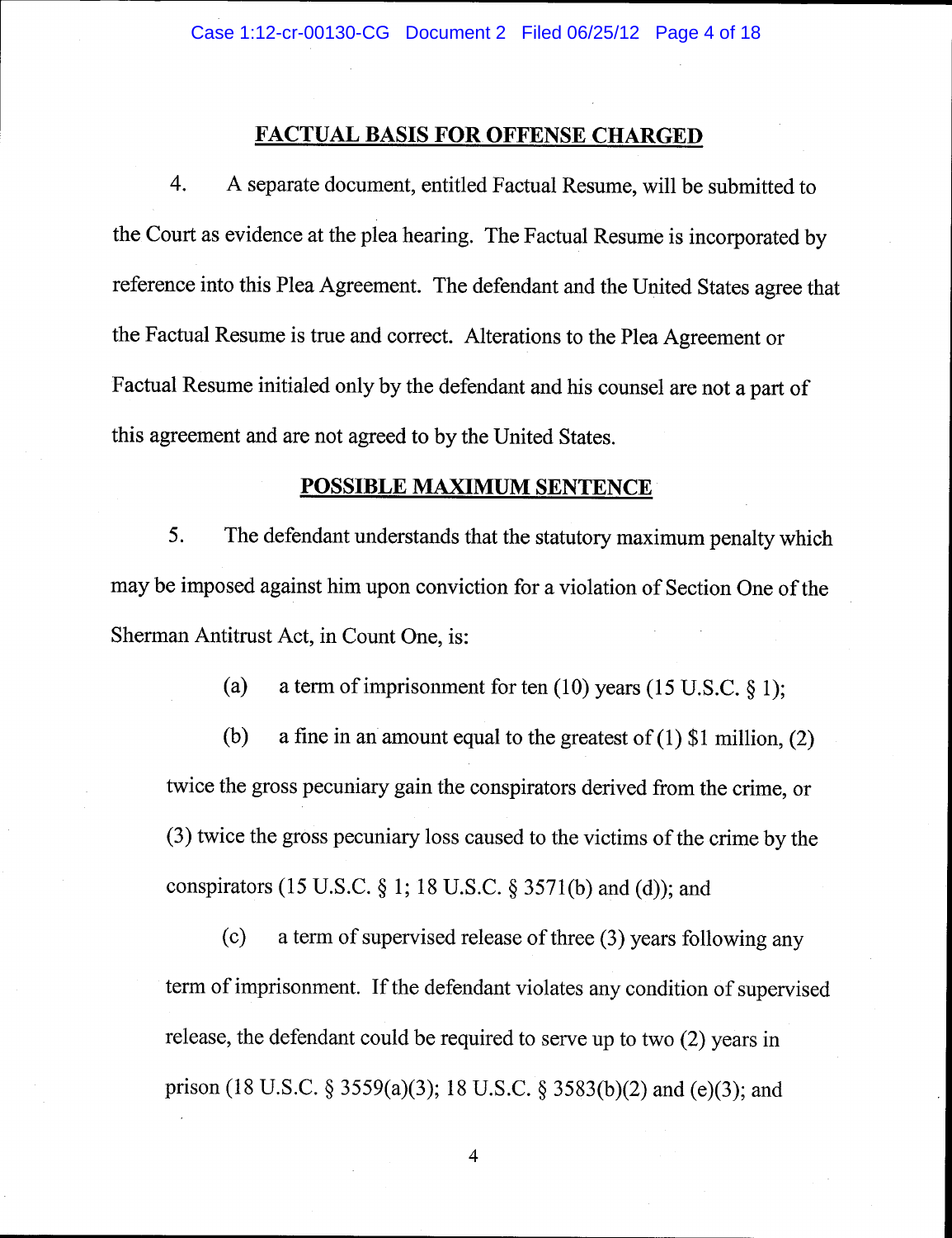United States Sentencing Guidelines ("U.S.S.G.," "Sentencing Guidelines," or "Guidelines")  $\S5D1.2(a)(2)$ .

6. The defendant understands that the statutory maximum penalty which may be imposed against him upon conviction for a violation of 18 U.S.C. \$ 1349, in Count Two, is:

(a) a term of imprisonment for twenty  $(20)$  years ( 18 U.S.C.

\$ 1341);

(b) a fine in an amount equal to the greatest of  $(1)$  \$250,000,  $(2)$ twice the pecuniary gain derived from the crime, or (3) twice the gross pecuniary loss caused to the victims of the crime (18 U.S.C. \$ 3571(b) and (d)); and

(c) a term of supervised release of three (3) years following any term of imprisonment. If the defendant violates any condition of supervised release, the defendant could be required to serve up to two (2) years in prison (18 U.S.C. § 3559(a)(3); 18 U.S.C. § 3583(b)(2) and (e)(3); and United States Sentencing Guidelines ("U.S.S.G.," "Sentencing Guidelines," or "Guidelines")  $\S5D1.2(a)(2)$ .

7. In addition, the defendant understands that:

(a) pursuant to 18 U.S.C.  $\S 3663A(c)(1)(A)(ii)$ , the Court shall order him to pay restitution to the victims of the offense; and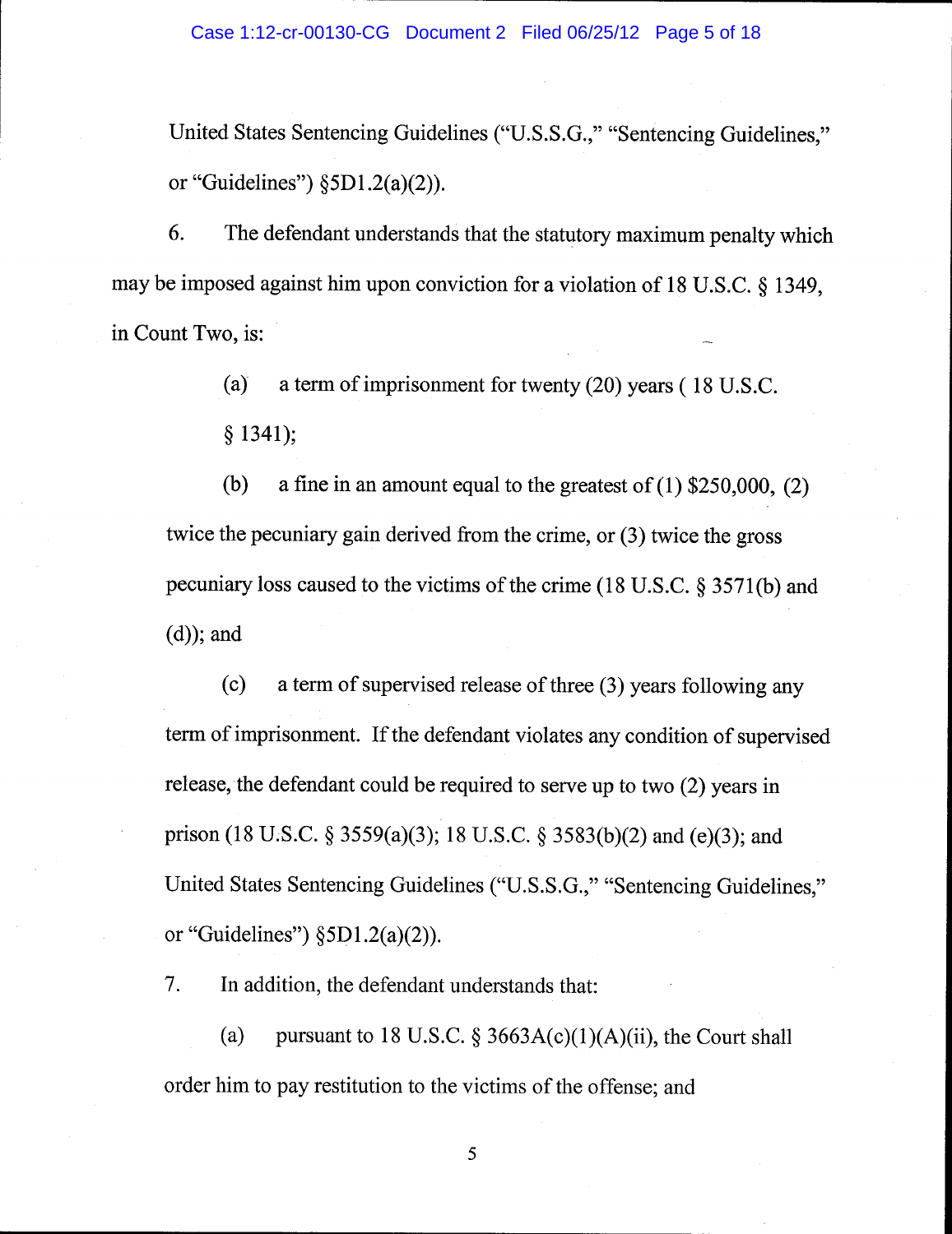(b) pursuant to 18 U.S.C.  $\S 3013(a)(2)(A)$ , the Court is required to order the defendant to pay a\$100.00 special assessment upon conviction for each charged crime, totaling \$200.00.

#### SENTENCING GUIDELINES

8. The defendant understands that the Sentencing Guidelines are advisory, not mandatory, but that the Court must consider the Guidelines in effect on the day of sentencing, along with the other factors set forth in 18 U.S.C. \$ 3553(a), in determining and imposing sentence. The defendant understands that the Guidelines determinations will be made by the Court by a preponderance of the evidence standard. The defendant understands that although the Court is not ultimately bound to impose a sentence within the applicable Guidelines range, its sentence must be reasonable based upon consideration of all relevant sentencing factors set forth in 18 U.S.C. \$ 3553(a). Pursuant to U.S.S.G. \$181.8, the United States agrees that self-incriminating information that the defendant provides to the United States pursuant to this Plea Agreement will not be used to increase the volume of affected commerce or loss attributable to the defendant or in determining the defendant's applicable Guidelines range, except to the extent provided in U.S.S.G. \$181.8(b).

9. The United States and the defendant agree that the following sentencing guidelines apply: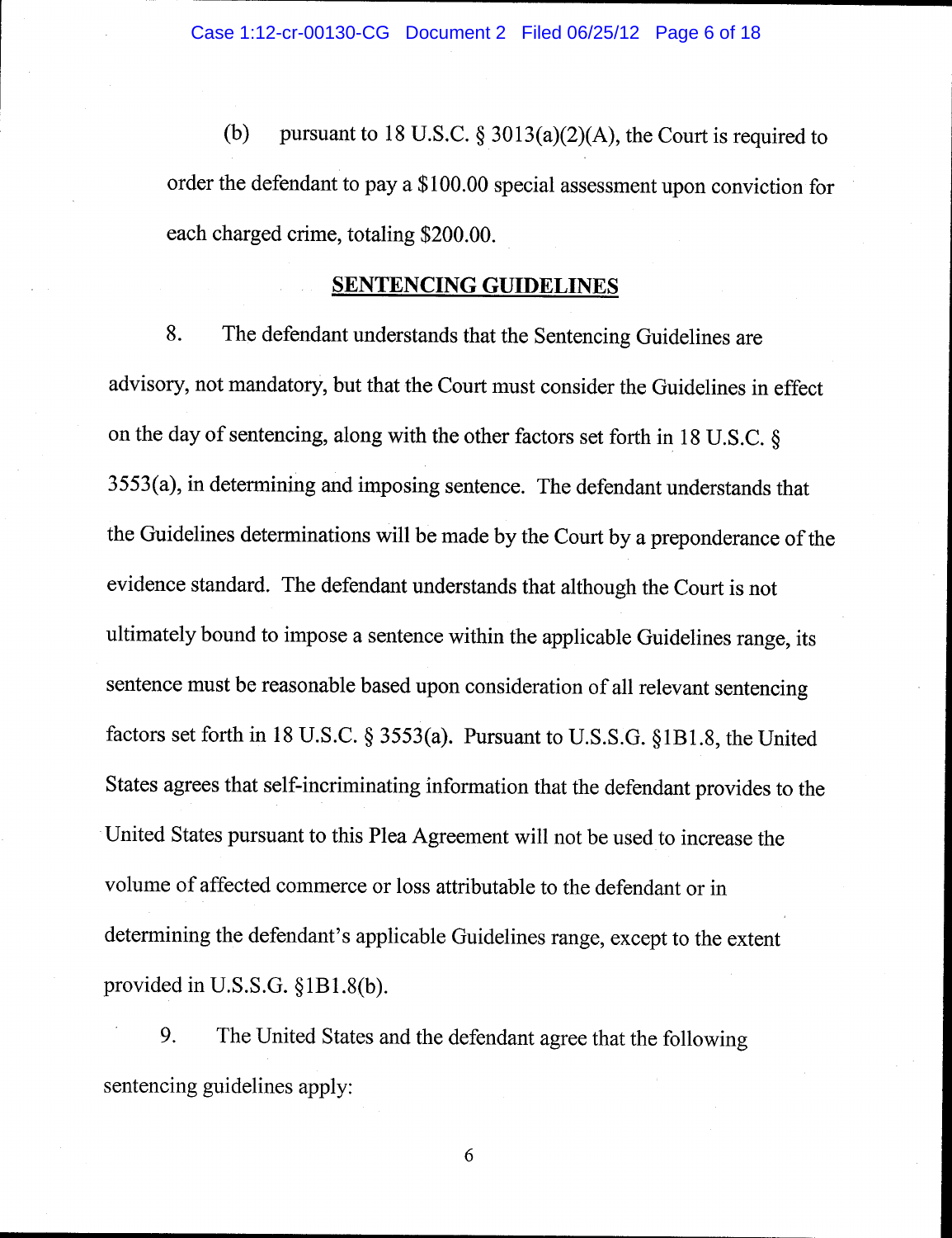| (a) |             | For Count One $(15 \text{ U.S.C. } § 1)$                    |       |  |
|-----|-------------|-------------------------------------------------------------|-------|--|
|     | i.          | Base Offense Level, U.S.S.G. §2R1.1(a)                      | 12    |  |
|     | ii.         | Conduct involved agreement to submit non-competitive        |       |  |
|     |             | bids, U.S.S.G. $\S 2R1.1(b)(1)$                             | $+1$  |  |
|     | iii.        | Volume of commerce adjustment, U.S.S.G.                     |       |  |
|     |             | §2R1.1                                                      | $+2$  |  |
|     | iv.         | Fine calculated as one to five percent of the volume of     |       |  |
|     |             | commerce (stipulated to be \$2,700,720), see U.S.S.G.       |       |  |
|     |             | $$2R1.1(c)(1): $27,007$ to \$135,036                        |       |  |
|     |             | <b>Offense Level Total:</b>                                 | 15    |  |
| (b) |             | For Count Two (18 U.S.C. § 1349)                            |       |  |
|     | $i_{\cdot}$ | Base Offense Level, U.S.S.G. $\S 2B1.1(a)(1)$               | 7     |  |
|     | ii.         | Loss > $$400,000, U.S.S.G. §2B1.1(b)(1)(H)$                 | $+14$ |  |
|     | iii.        | 10 or more victims, U.S.S.G. $\S 2B1.1(b)(2)(A)(i) +2$      |       |  |
|     | iv.         | Fine, U.S.S.G. $\S$ 5E1.2(c)(3): \$10,000 to \$100,000      |       |  |
|     |             | Offense Level Total:                                        | 23    |  |
| (c) |             | Pursuant to U.S.S.G. §§3D1.2 and 3D1.3, the counts involved |       |  |

offenses of the same general type to which different Guidelines apply; therefore the offense Guideline to be applied is the highest offense level.

 $\overline{7}$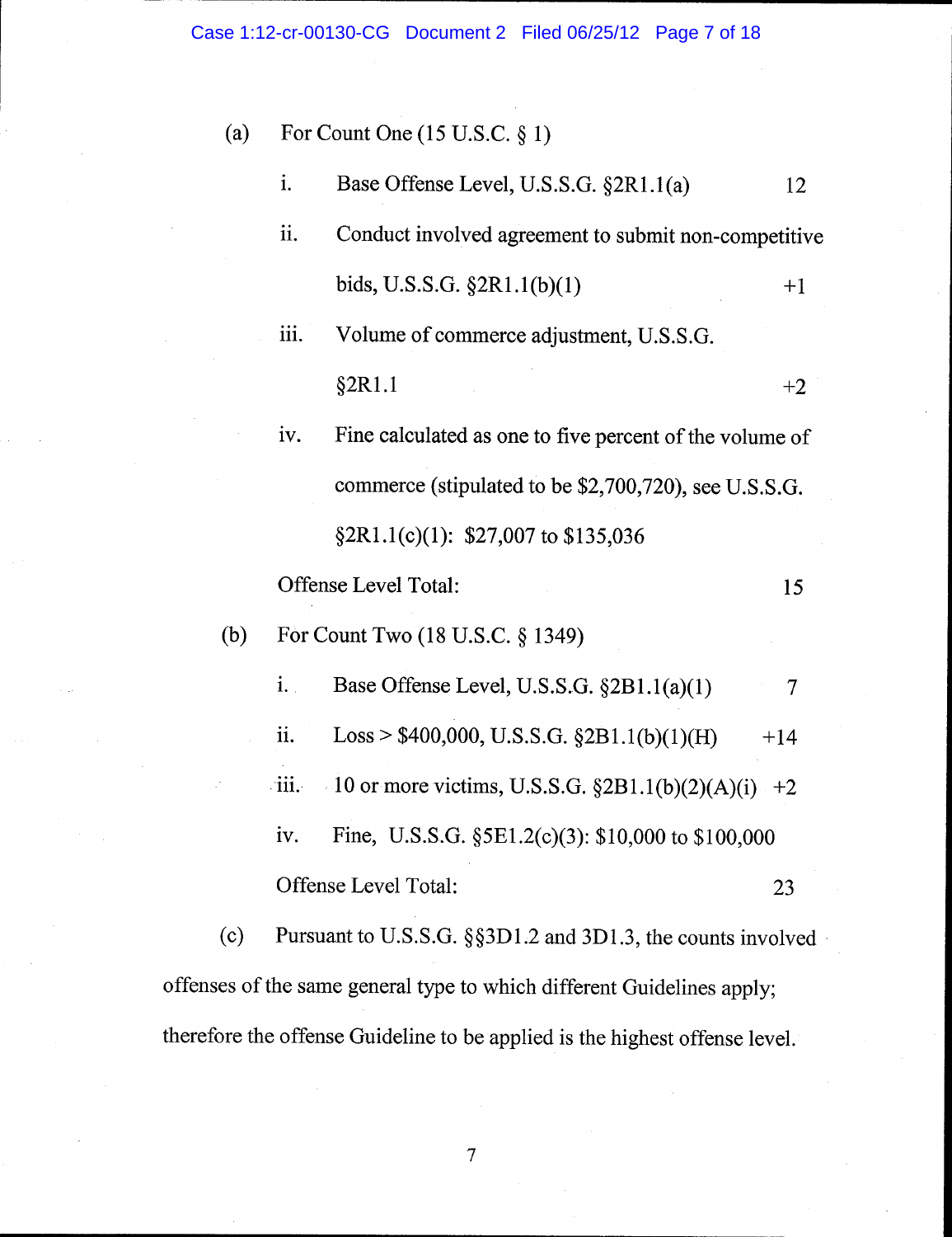(d) For the purposes of U.S.S.G.  $\S 3E1.1$ , a 3-level reduction of the offense level for the defendant's acceptance of responsibility is appropriate. However, should the United States obtain or receive additional evidence or information prior to sentencing that, in its sole discretion, it determines to be credible and materially in conflict with this stipulation, then the United States shall no longer be bound by this stipulation;

(e) The United States and the defendant are not aware of any information that would affect the defendant's Criminal History Category. If no other information were discovered, the defendant's Criminal History Category would be I. The parties understand that the defendant's Criminal History Category is determined by the Court; and

(f) Based on the foregoing, defendant's adjusted Offense Level for the offenses to which he is pleading guilty is 20. The Guidelines imprisonment range for Offense Level 20 is 33 to 41 months imprisonment. The defendant's appropriate Guidelines fine range within the meaning of U.S.S.G.  $$5E1.2(c)(3)$  is \$7,500 to \$75,000.

### SENTENCING AGREEMENT

10. Pursuant to Fed. R. Crim. P.  $11(c)(1)(B)$ , the United States agrees that it will recommend, as the appropriate disposition of this case, that the Court impose a sentence containing a period of incarceration of not more than26 months.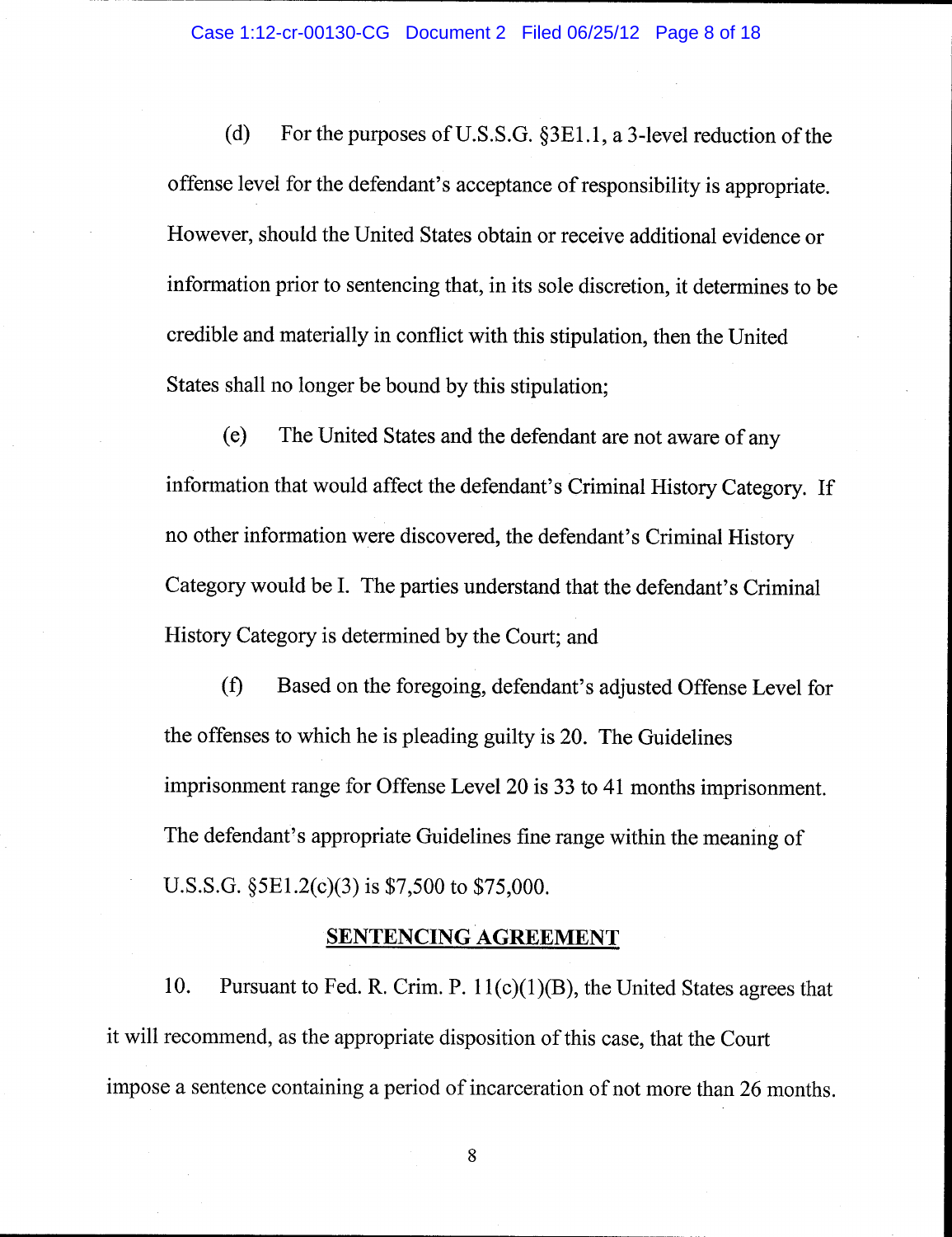The defendant may recommend the imposition of a sentence resulting in a period of incarceration of not less than 18 months. The United States and the defendant agree to recommend jointly, as the appropriate disposition of this case, that the Court impose one year of supervised release and require the defendant to pay restitution in an amount to be determined by the court, but not less than \$43,916, pursuant to 18 U.S.C.  $\S$  3663A(a)(1), payable in installments as set forth below, with interest accruing under 18 U.S.C.  $\S 3612(f)(1)-(2)$ . The terms contained in this paragraph above constitute "the recommended sentence." The United States will not object to the defendant's request that the Court make a recommendation to the Bureau of Prisons that the Bureau of Prisons designate that the defendant be assigned to a Federal Minimum Security Camp to serve his sentence and that the defendant be released following the imposition of sentence to allow him to selfsurrender to the assigned prison facility on a specified date. The parties agree that there exists no aggravating or mitigating circumstance of a kind, or to a degree, not adequately taken into consideration by the U.S. Sentencing Commission in formulating the Sentencing Guidelines justifying a departure pursuant to U.S.S.G. \$5K2.0. The parties further agree that the recommended sentence set forth in this Plea Agreement is reasonable under the law.

(a) The United States and the defendant agree to recommend, in the interest of justice pursuant to 18 U.S.C.  $\S 3572(d)(1)$ , that the restitution be paid in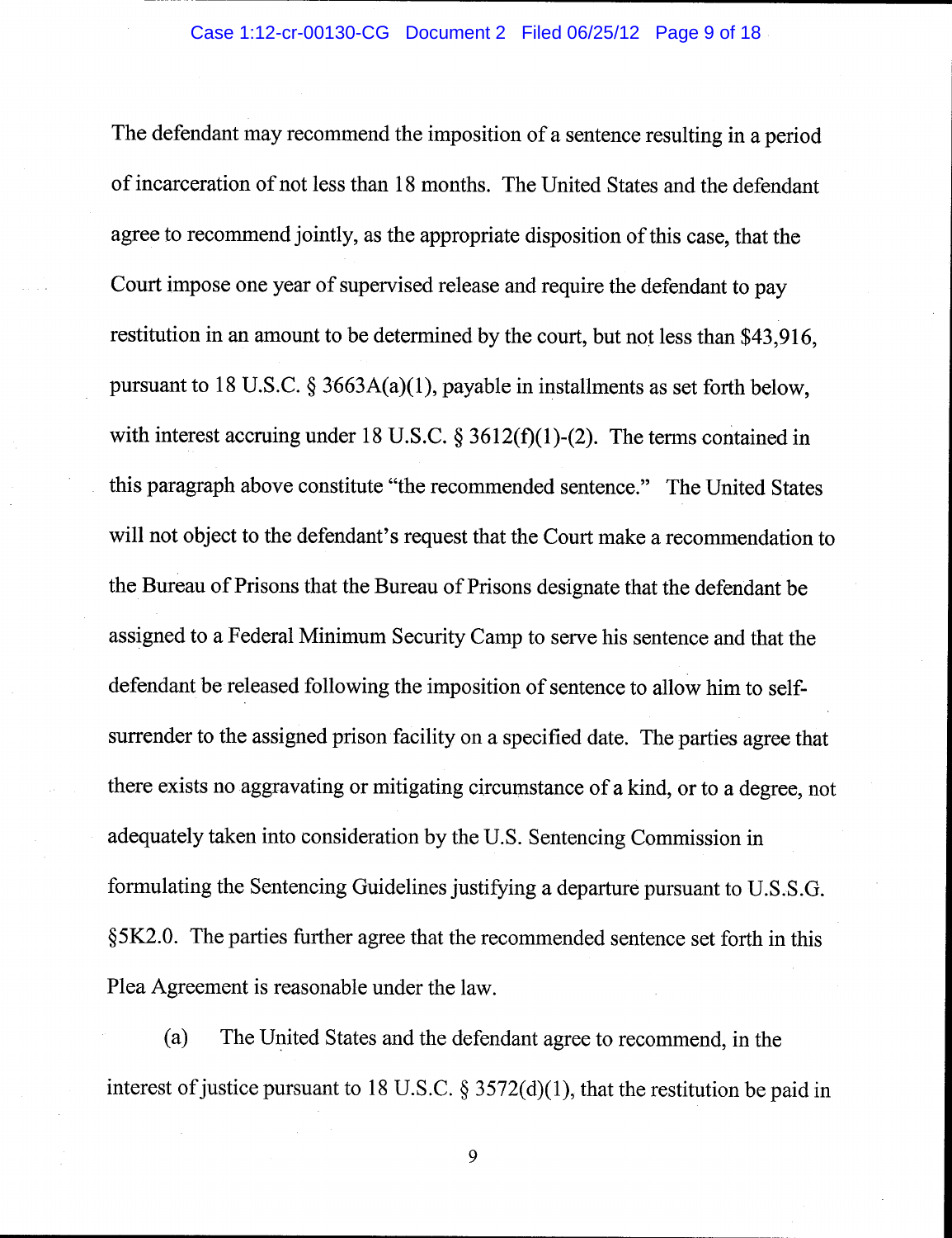installments on the following schedule: \$5,000 to be paid before the fifteenth (15th) day after the date ofjudgment, with the balance of the restitution and accrued interest paid in installments of \$1,000 per month beginning sixty days after the defendant is released from his term of imprisonment.

(b) The defendant understands that the Court will order him to pay a\$200 special assessment pursuant to 18 U.S.C.  $\S 3013(a)(2)(A)$  in addition to any restitution imposed.

11. The United States and the defendant agree that the applicable Guidelines imprisonment range exceeds the term of imprisonment contained in the recommended sentence set out in Paragraph 10 above. Subject to the full, truthful, and continuing cooperation of the defendant, as defined in Paragraph 14 of this Plea Agreement, and prior to sentencing in this case, the United States agrees that it will make a motion, pursuant to U.S.S.G. \$5K1.1, for a downward departure from the Guidelines imprisonment range in this case and will request that the Court impose a term of imprisonment contained in the recommended sentence set out in Paragraph 10 of this Plea Agreement because of the defendant's substantial assistance in the government's investigation and prosecutions of violations of federal criminal law involving the purchase of real estate at public foreclosure auctions in Alabama, and any other federal investigation resulting therefrom. The United States and the defendant further agree that the criminal fine should be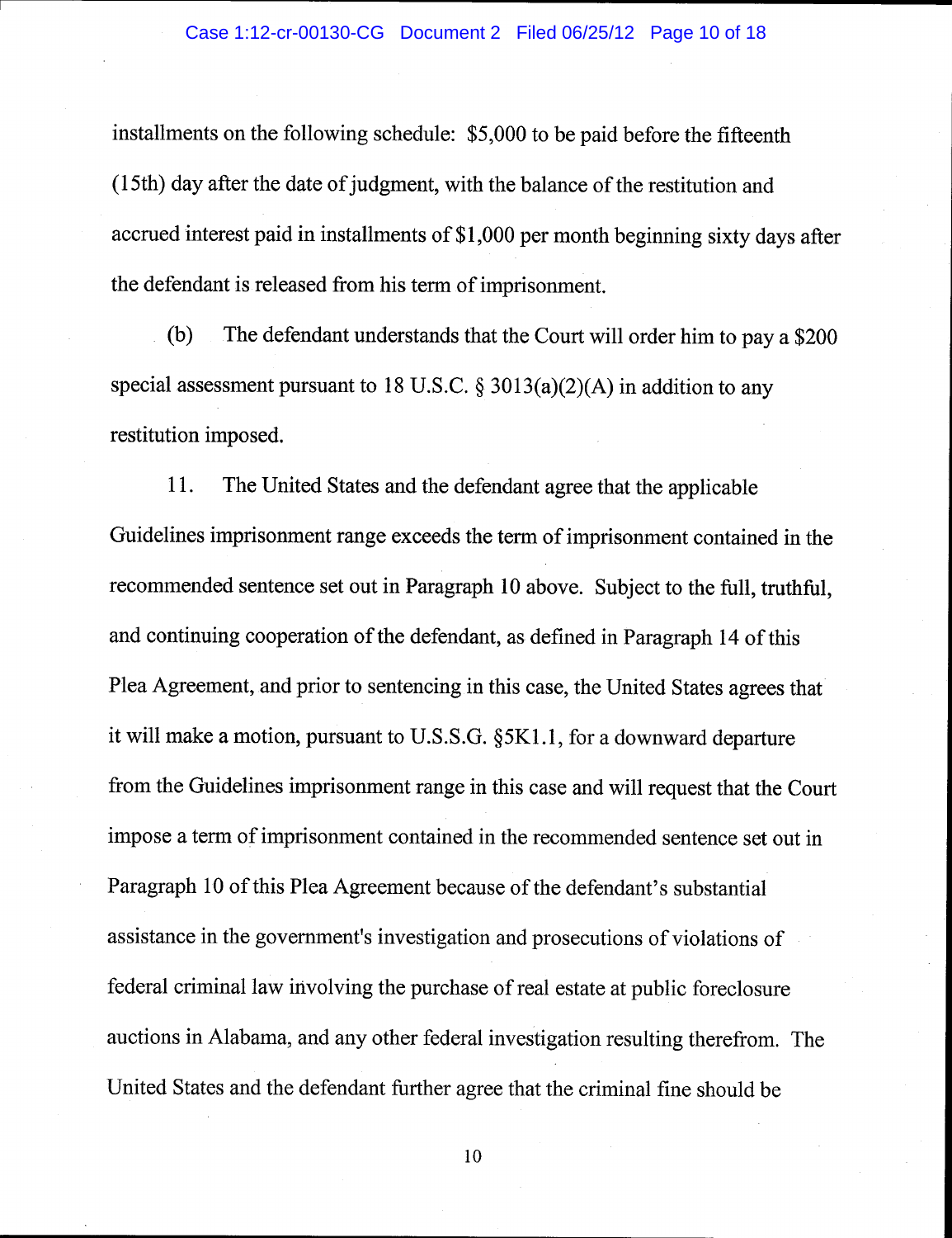waived, pursuant to U.S.S.G.  $\S$ 5E1.2(e) and 18 U.S.C.  $\S$  3572(b), due to the inability of the defendant to pay a fine in addition to restitution.

12. Subject to the full, truthful, and continuing cooperation of the defendant as defined in Paragraph 14 of this Plea Agreement, and prior to sentencing in this case, the United States will fully advise the Court and the Probation Office of the fact, manner, and extent of the defendant's cooperation and his commitment to prospective cooperation with the United States' investigation and prosecutions, all material facts relating to the defendant's involvement in the charged offenses, and all other relevant conduct. To enable the Court to have the benefit of all relevant sentencing information, the United States may request, and the defendant will not oppose, that sentencing be postponed until his cooperation is complete.

13. The United States and the defendant understand that the Court retains complete discretion to accept or reject the recommended sentence provided for in Paragraph 10 of this Plea Agreement. The defendant understands that, as provided in Fed. R. Crim. P. 11(c)(3)(B), if the Court does not impose a sentence consistent with the recommended sentence contained in this Agreement, he nevertheless has no right to withdraw his plea of guilty.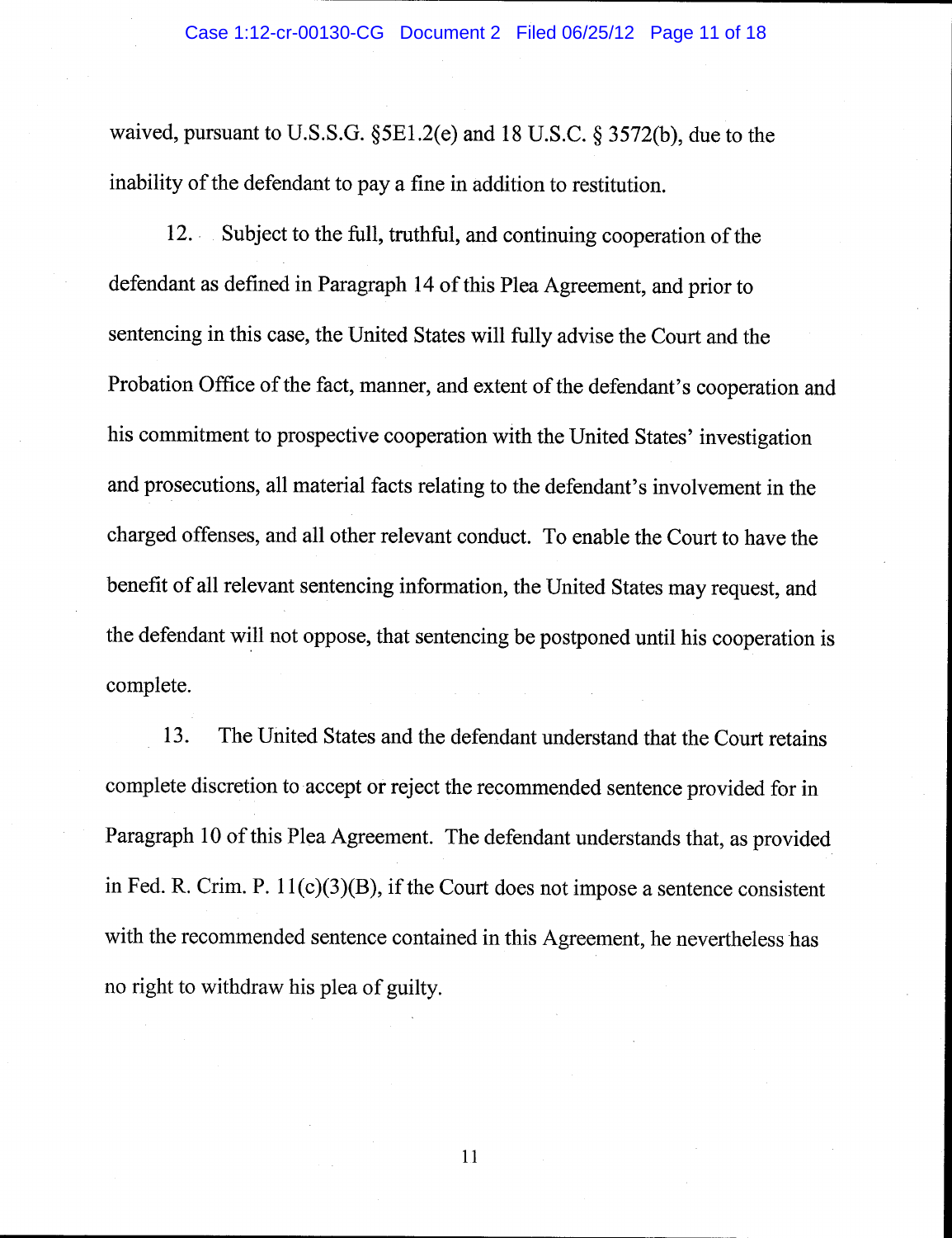### DEFENDANT'S COOPERATION

14. The defendant will cooperate fully and truthfully with the United States in the prosecution of this case, the conduct of the current federal investigation of violations of federal antitrust and related criminal laws involving the purchase of real estate at public foreclosure auctions in Alabama, any other federal investigation resulting therefrom, and any litigation or other proceedings arising or resulting from any such investigation to which the United States is a party ("Federal Proceeding"). The full, truthful, and continuing cooperation of the defendant shall include, but not be limited to:

(a) producing all non-privileged documents, including claimed personal documents, and other materials, wherever located, in the possession, custody, or control of the defendant, requested by attorneys and agents of the United States;

(b) making himself available for interviews, not at the expense of the United States, upon the request of attorneys and agents of the United States;

(c) responding fully and truthfully to all inquiries of the United States in connection with any Federal Proceeding, without falsely implicating any person or intentionally withholding any information, subject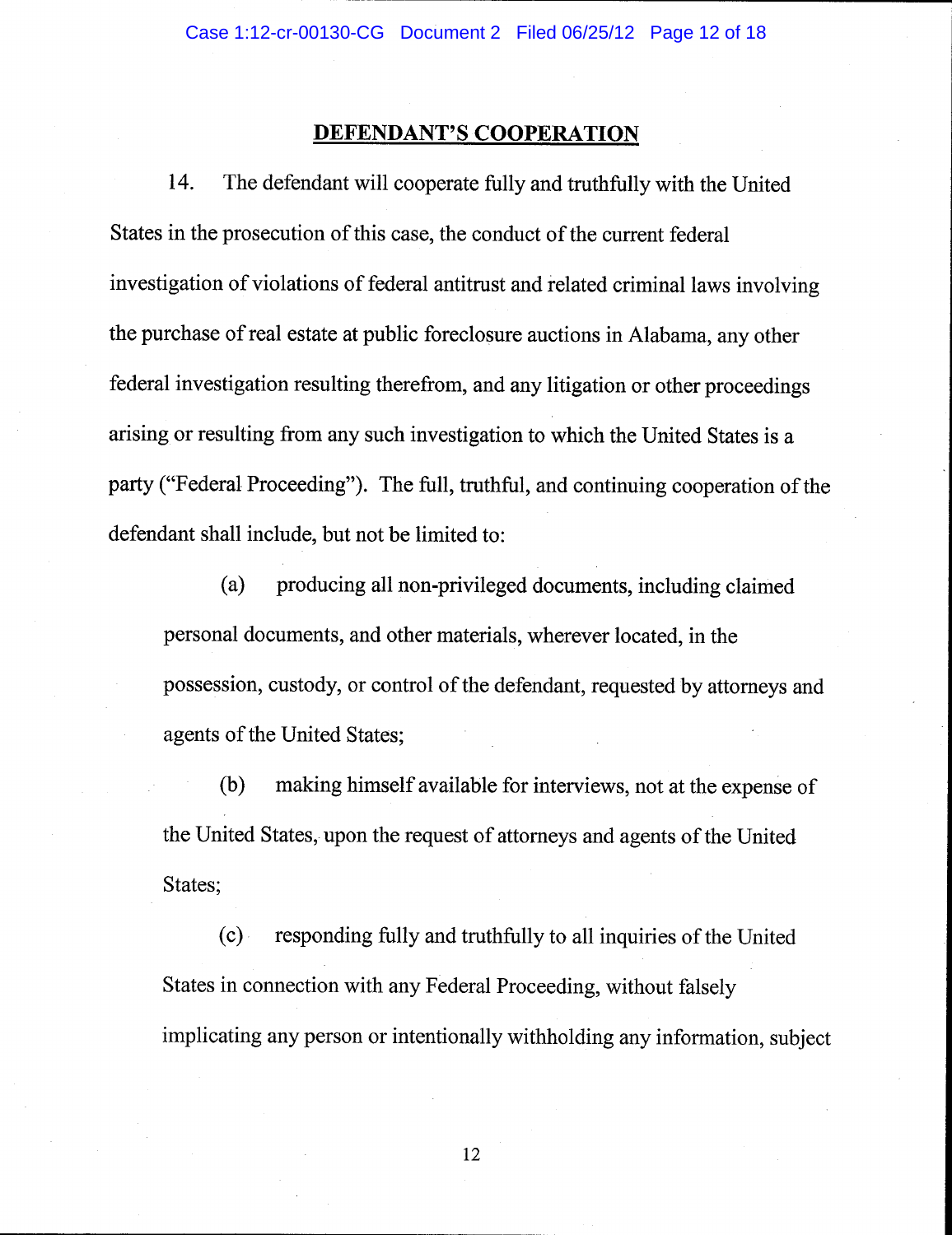to the penalties of making false statements (18 U.S.C.  $\S$  1001) and obstruction of justice (18 U.S.C.  $\S$  1503, et seq.);

 $(d)$  otherwise voluntarily providing the United States with any non-privileged material or information, not requested in (a) - (c) of this paragraph, that he may have that is related to any Federal Proceeding; and

(e) when called upon to do so by the United States in connection with any Federal Proceeding, testifying in grand jury, trial, and other judicial proceedings, fully, truthfully, and under oath, subject to the penalties of perjury (18 U.S.C. \$ 1621), making false statements or declarations in grand jury or court proceedings (18 U.S.C.  $\S$  1623), contempt (18 U.S.C.  $\S$ § 401 - 402), and obstruction of justice (18 U.S.C. § 1503, et seq.).

#### GOVERNMENT'S AGREEMENT

15. Subject to the full, truthful, and continuing cooperation of the defendant, as defined in Paragraph 14 of this Plea Agreement, and upon the Court's acceptance of the guilty plea called for by this Plea Agreement and the imposition of sentence, the United States will not bring further criminal charges against the defendant for any act or offense committed before the date of this Plea Agreement that was undertaken in furtherance of an antitrust or mail fraud conspiracy involving the purchase of real estate at public foreclosure auctions in Alabama ("Relevant Offense"). The non-prosecution terms of this paragraph do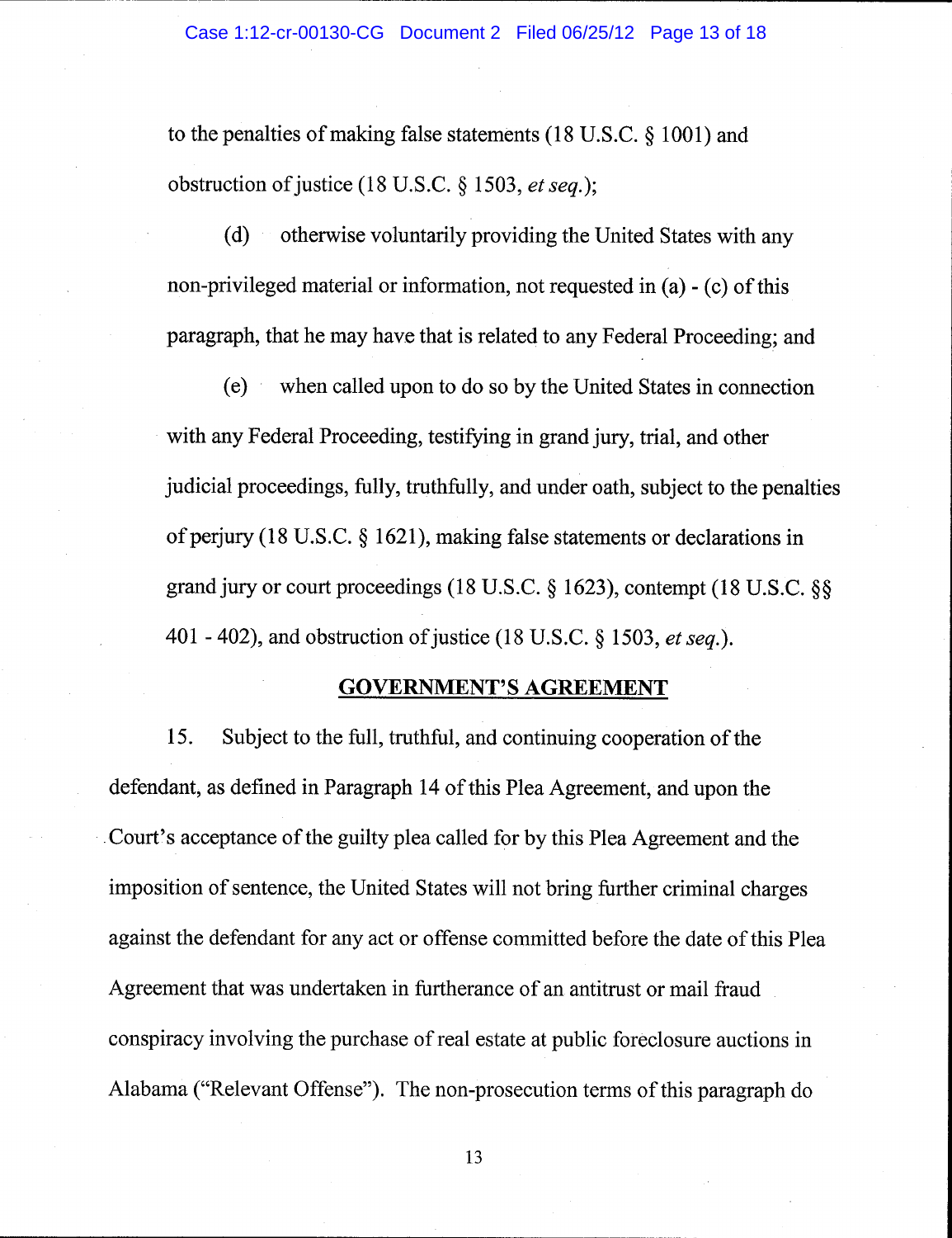not apply to civil matters of any kind, to any violation of the federal tax or securities laws, or to any crime of violence.

#### REPRESENTATION BY COUNSEL

16. The defendant has reviewed all legal and factual aspects of this case with his attorney and is fully satisfied with his attorney's legal representation. The defendant has thoroughly reviewed this Plea Agreement with his attorney and has received satisfactory explanations from his attorney concerning each paragraph of this Plea Agreement and alternatives available to the defendant other than entering into this Plea Agreement. After conferring with his attorney and considering all available alternatives, the defendant has made a knowing and voluntary decision to enter into this Plea Agreement.

#### VOLUNTARY PLEA

17. The defendant's decision to enter into this Plea Agreement and to tender a plea of guilty is freely and voluntarily made and is not the result of force, threats, assurances, promises, or representations other than the representations contained in this Plea Agreement. The United States has made no promises or representations to the defendant as to whether the Court will accept or reject the recommendations contained within this Plea Agreement.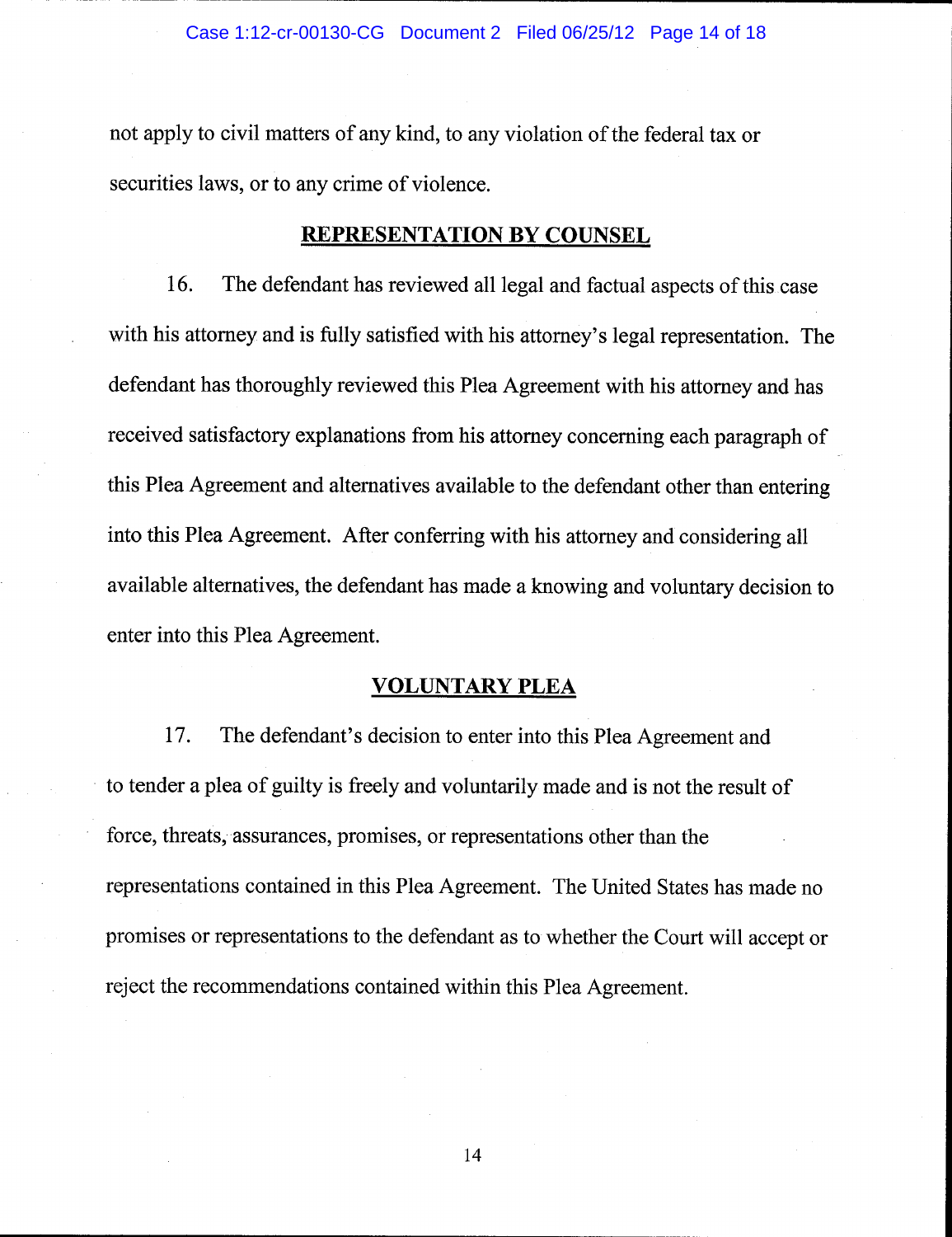# VIOLATION OF PLEA AGREEMENT

18. The defendant agrees that, should the United States determine in good faith, during the period that any Federal Proceeding is pending, that the defendant has failed to provide full, truthful, and continuing cooperation, as defined in Paragraph 14 of this Plea Agreement, or has otherwise violated any provision of this Plea Agreement, the United States will notify the defendant or his counsel in writing by personal or overnight delivery or facsimile transmission and may also notify his counsel by telephone of its intention to void any of its obligations under this Plea Agreement (except its obligations under this paragraph), and the defendant shall be subject to prosecution for any federal crime of which the United States has knowledge including, but not limited to, the substantive offenses relating to the investigation resulting in this Plea Agreement. The defendant agrees that, in the event that the United States is released from its obligations under this Plea Agreement and brings criminal charges against the defendant for any Relevant Offense, the statute of limitations period for such offense shall be tolled for the period between the date of the signing of this Plea Agreement and six (6) months after the date the United States gave notice of its intent to void its obligations under this Plea Agreement.

19. The defendant understands and agrees that in any further prosecution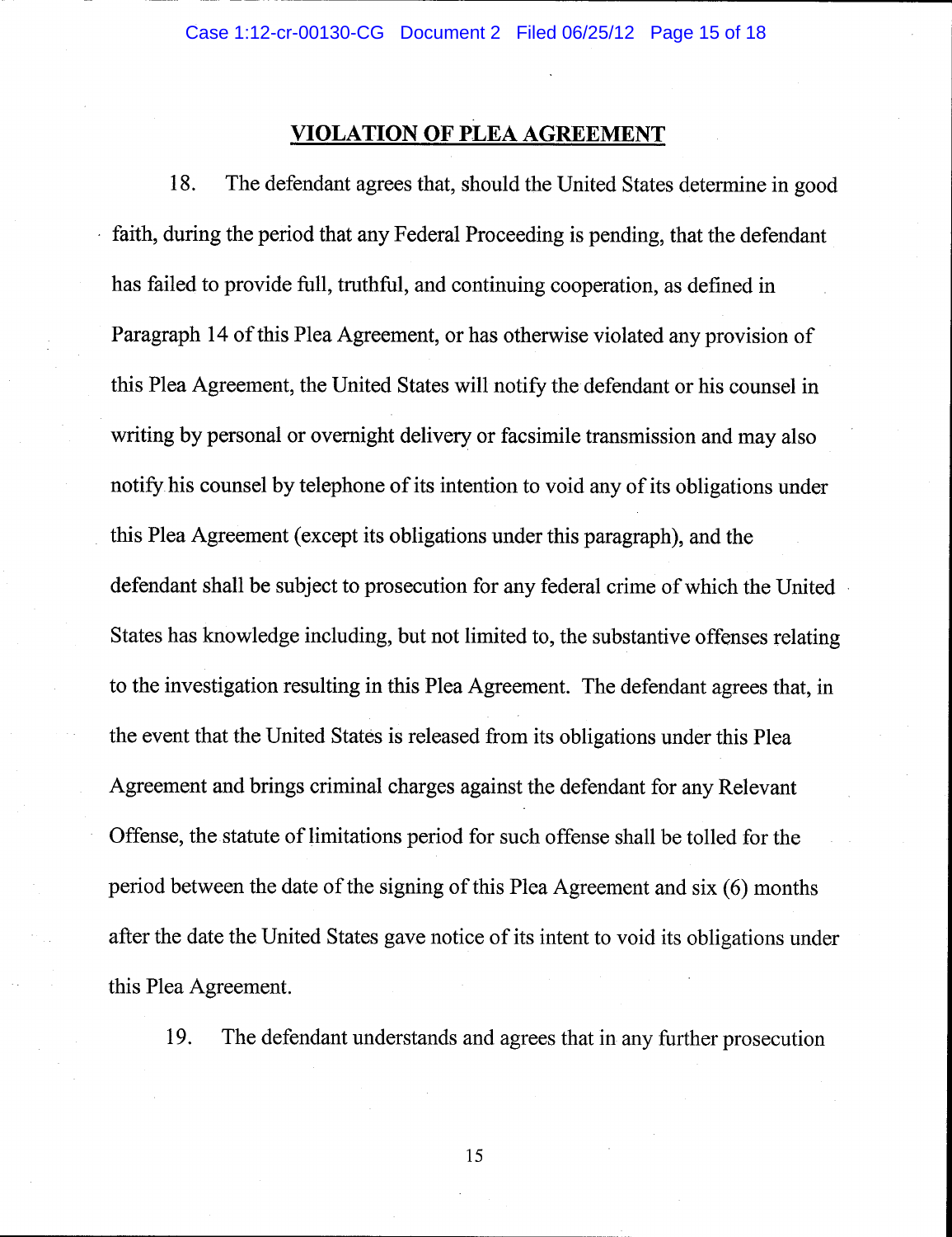of him resulting from the release of the United States from its obligations under this Plea Agreement based on the defendant's violation of the Plea Agreement, any documents, statements, information, testimony, or evidence provided by him to attorneys or agents of the United States, federal grand juries, or courts, and any leads derived therefrom, may be used against him in any such further prosecution. In addition, the defendant unconditionally waives his right to challenge the use of such evidence in any such further prosecution, notwithstanding the protections of Fed. R. Evid.410.

#### ENTIRETY OF AGREEMENT

20. This Plea Agreement and its incorporated Factual Resume constitute the entire agreement between the United States and the defendant concerning the disposition of the criminal charges in this case. This Plea Agreement cannot be modified except in writing, signed by the United States and the defendant.

2I. The undersigned attorneys for the United States have been authorized by the Attorney General of the United States to enter this Plea Agreement on behalf of the United States.

Respectfully submitted,

KENYEN R. BROWN UNITED STATES ATTORNEY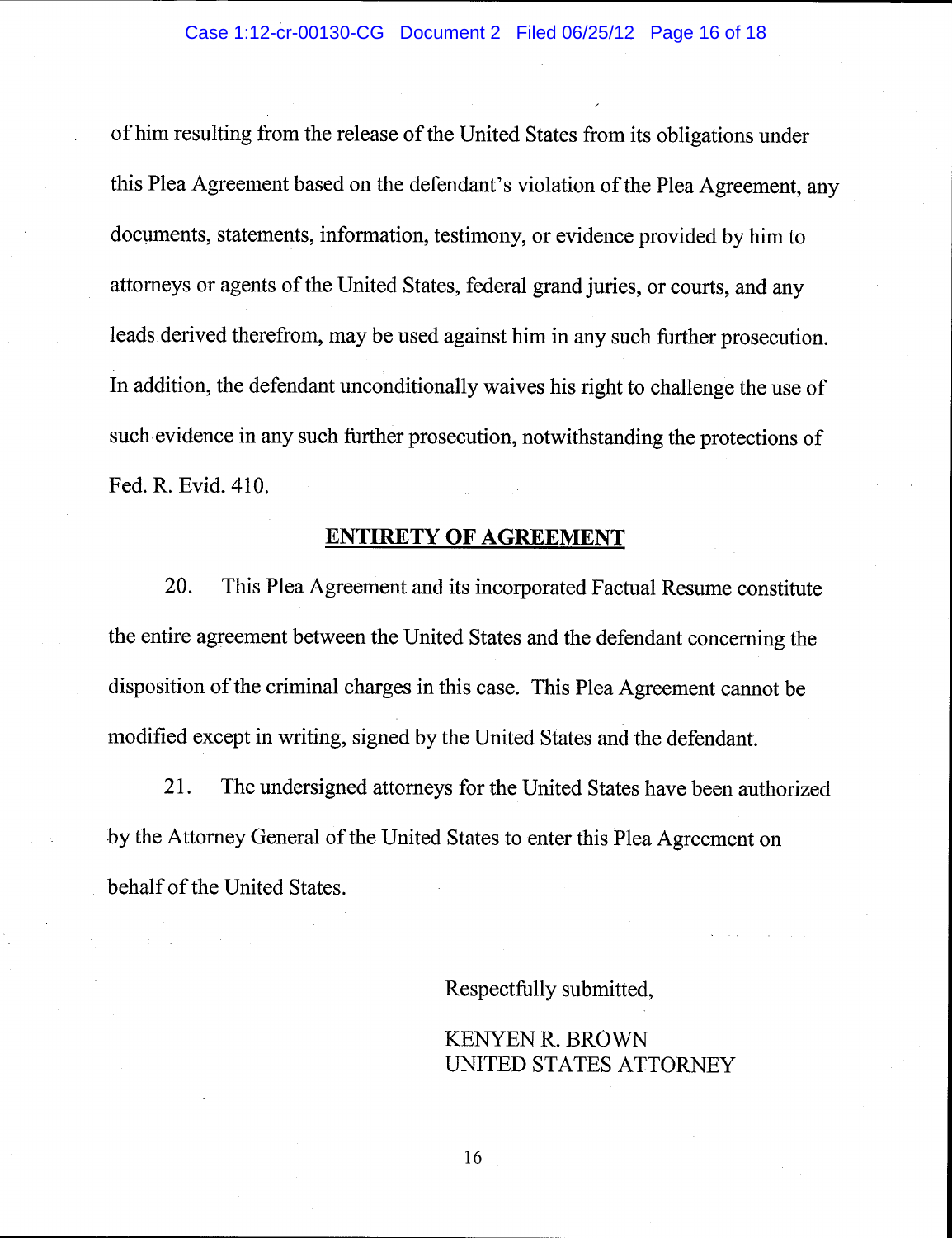Date: 0/20/2012

Chief, Atlanta Field Office Georgia Bar No. 642083

Date:  $\frac{10}{20/2012}$ 

DEANA L. TIMBERLAKE ILEY Marvland Bar Deana.Timberlake-Wiley@usdoj. gov

BROOKS MACKINTOSH Georgia Bar No. 464115 Brooks.Mackintosh@usdoj. gov

CHINITA M. SINKLER Maryland Bar Chinita. Sinkler@usdoj. gov

Trial Attorneys, Atlanta Field Office Antitrust Division United States Department of Justice 75 Spring Street, SW, Suite 1176 Atlanta, GA 30303 Tel: (404) 331-7100 Fax: (404) 331-7110

I have consulted with my counsel and fully understand all my rights with respect to the offenses charged in the Information pending against me. I have read this Plea Agreement and carefully reviewed every part of it with my attorney. I understand this agreement, and I voluntarily agree to it. I hereby stipulate that the Factual Resume, incorporated herein, is true and accurate in every respect, and that had the matter proceeded to trial, the United States could have proved the same beyond a reasonable doubt.